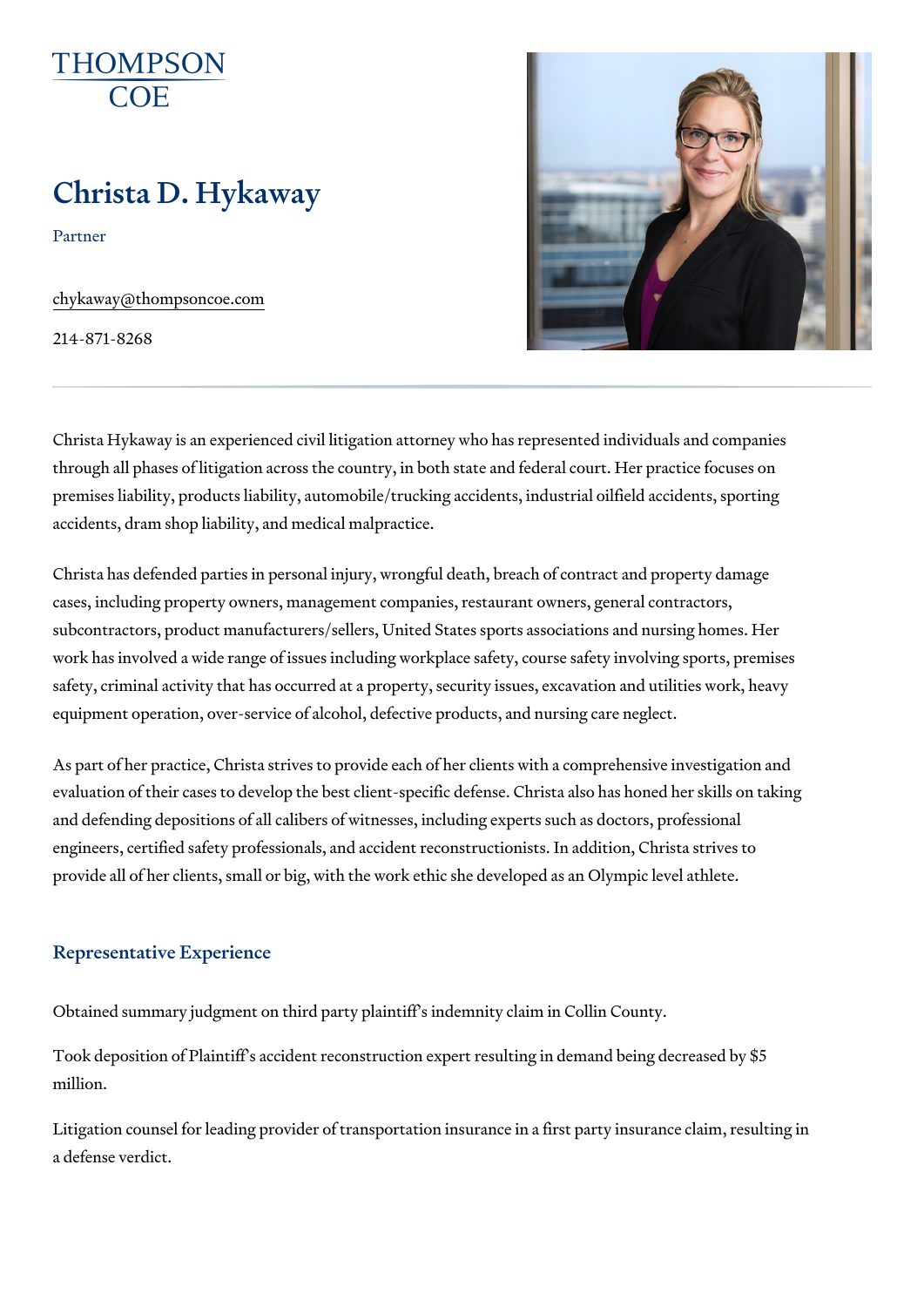Litigation counsel for national pub in dram shop liability claims, resulting Litigation counsel for operator of oil and gas well, resulting in favorable s

Obtained summary judgment for premises owner for claims against it during power plant in federal court.

### Related Services

[General Liability/Catas](https://www.thompsoncoe.com/people/christa-d-hykaway/)trophic Injury

[Health](https://www.thompsoncoe.com/people/christa-d-hykaway/) Care

[Products Liability &](https://www.thompsoncoe.com/people/christa-d-hykaway/) Mass Torts

#### Publications & Speaking Engagements

National Counsel and Alternative Fee Arrangements Co-Author; Dallas Ba Mar 1, 2010

The Government Contractor Defense and the Duty to Warn Co-author; Har Mar 3, 2008

### Education, Admissions & Activities

#### EDUCATION

University of Arkansas School of Law J.D., 2004 Top of class in Trial Advocacy

University of Arkansas B.A., 2001 Criminal Justice/Psychology Full Athletic Scholarship - Swimming & Diving Team

BAR ADMISSIONS

Illinois 2014

Georgia 2013